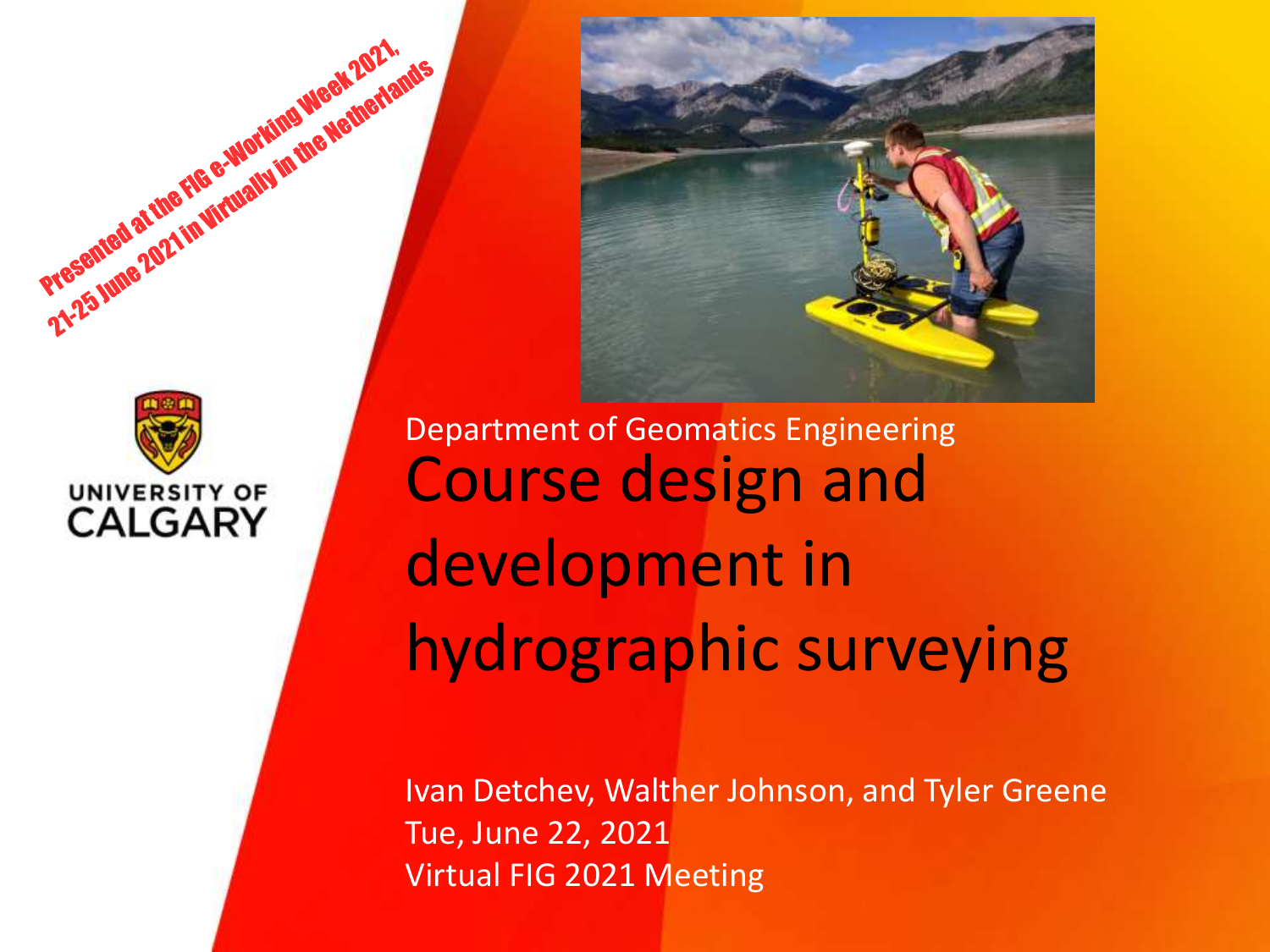

- Located in Calgary, Alberta (east of the Rocky Mountains)
- Transitioning from oil & gas to high tech industry

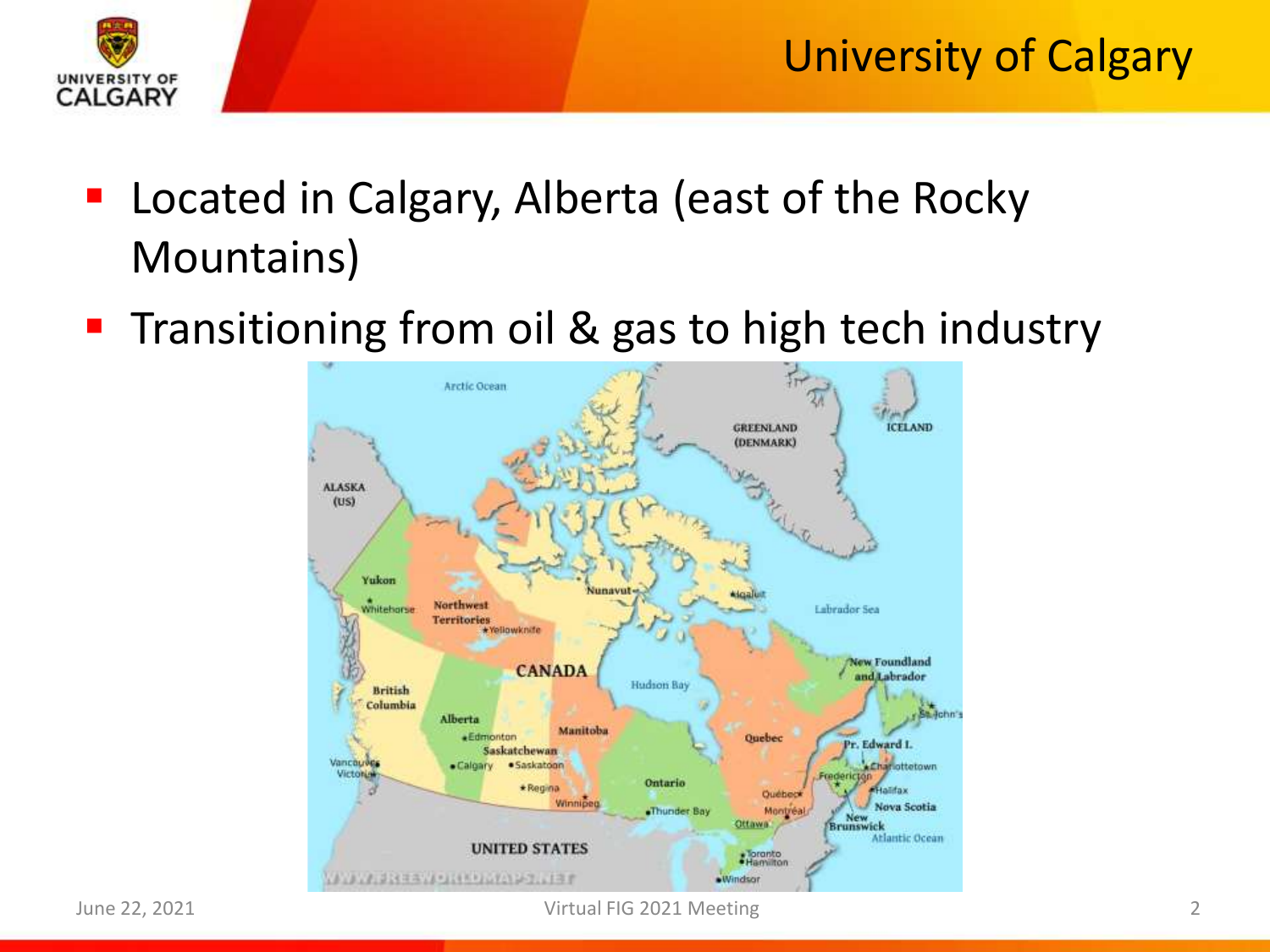

- One of the few geomatics engineering departments in Canada
- **The geomatics engineering degree opens the doors** for two professional designations:
	- —Licensed land surveyor (e.g., CLS, ALS)
	- —Professional engineer (P.Eng.)

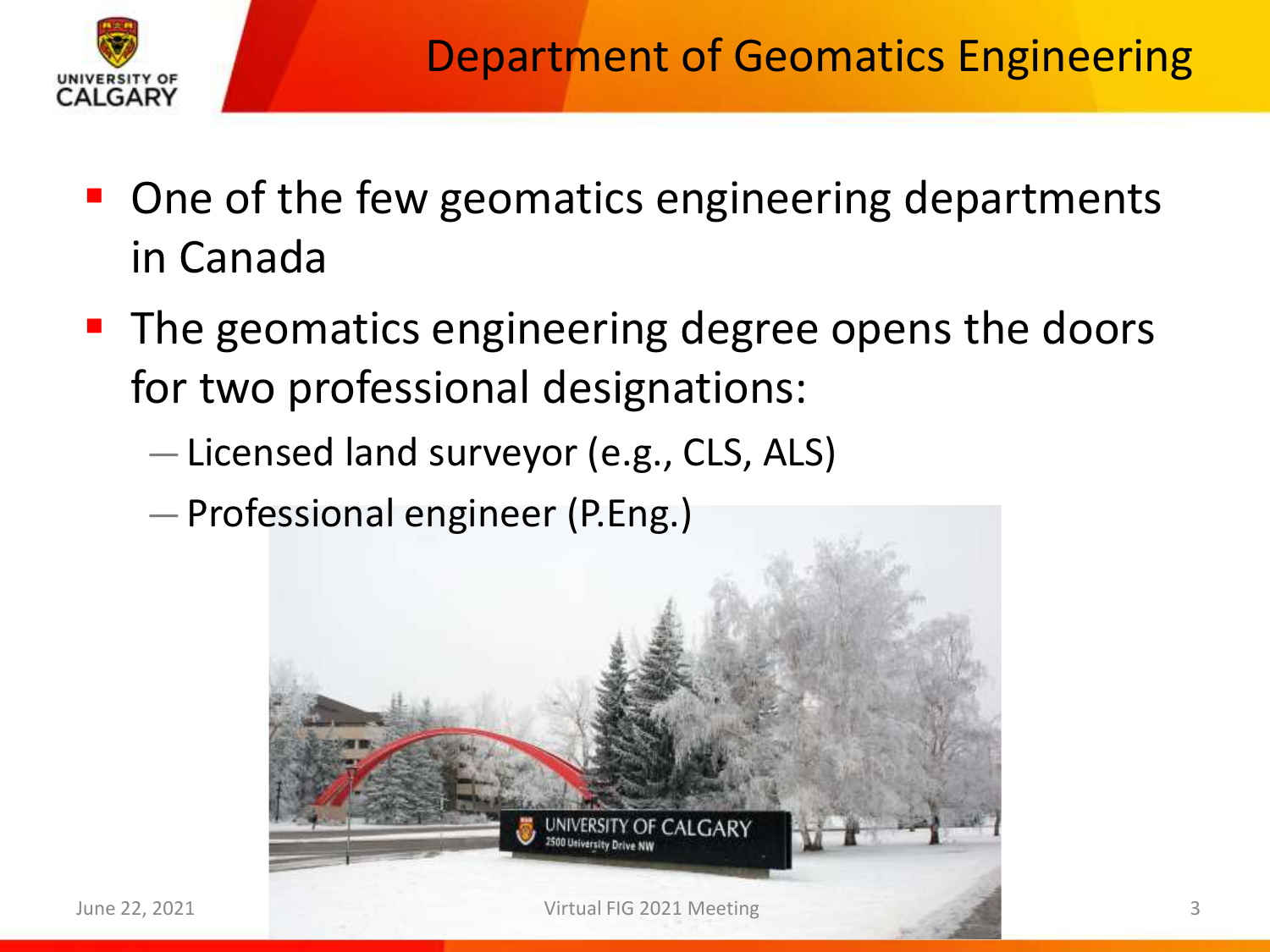

- Canadian Engineering Accreditation Board (CEAB)
	- —Holistic approach based on accreditation units and graduate attributes



- Canadian Board of Examiners for Professional Surveyors (CBEPS)
	- —Transition from prescribed course topics to learning

outcomes

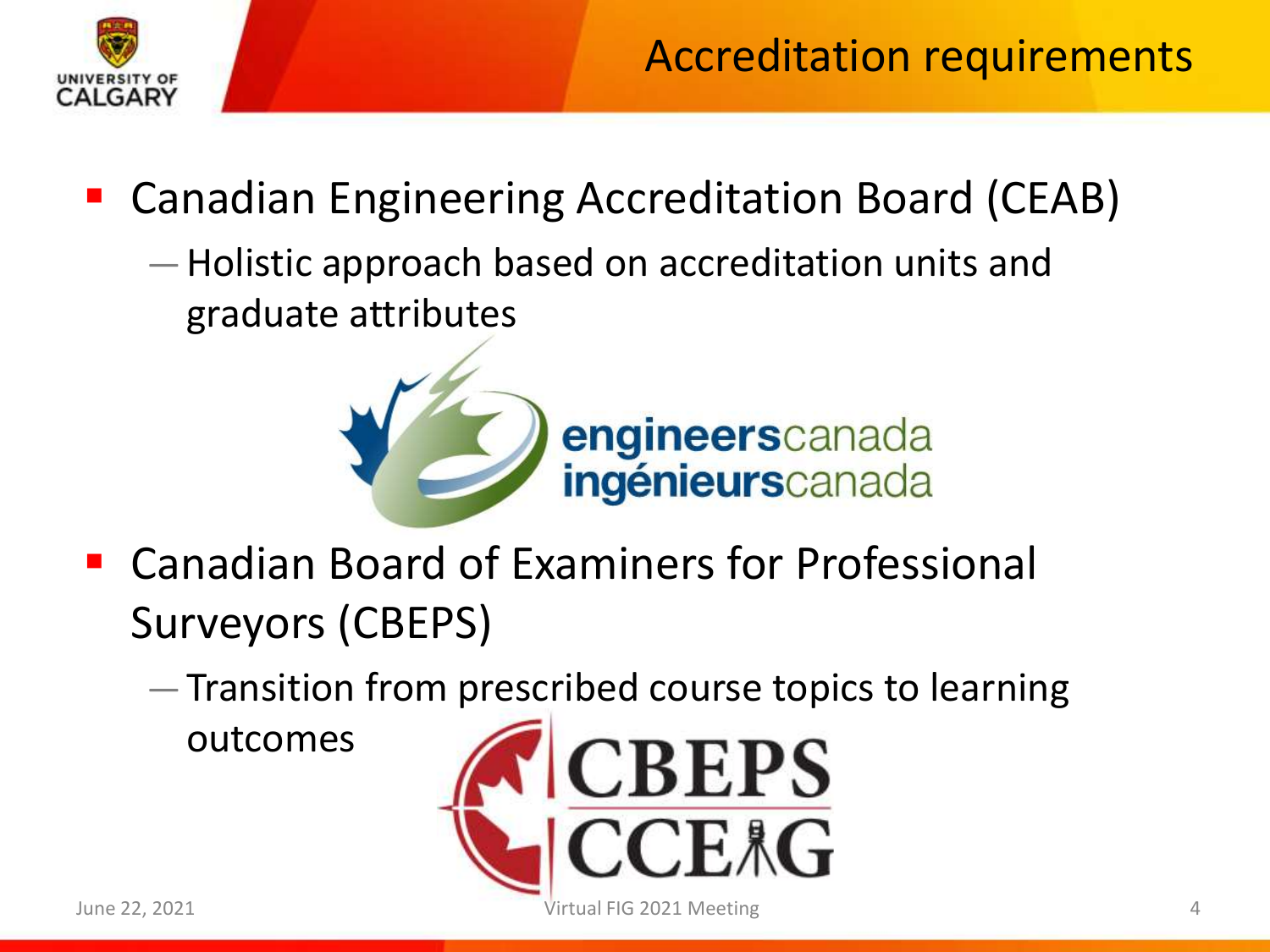



- Bloom's taxonomy
- Alignment between learning outcomes, teaching & learning activities, and assessment

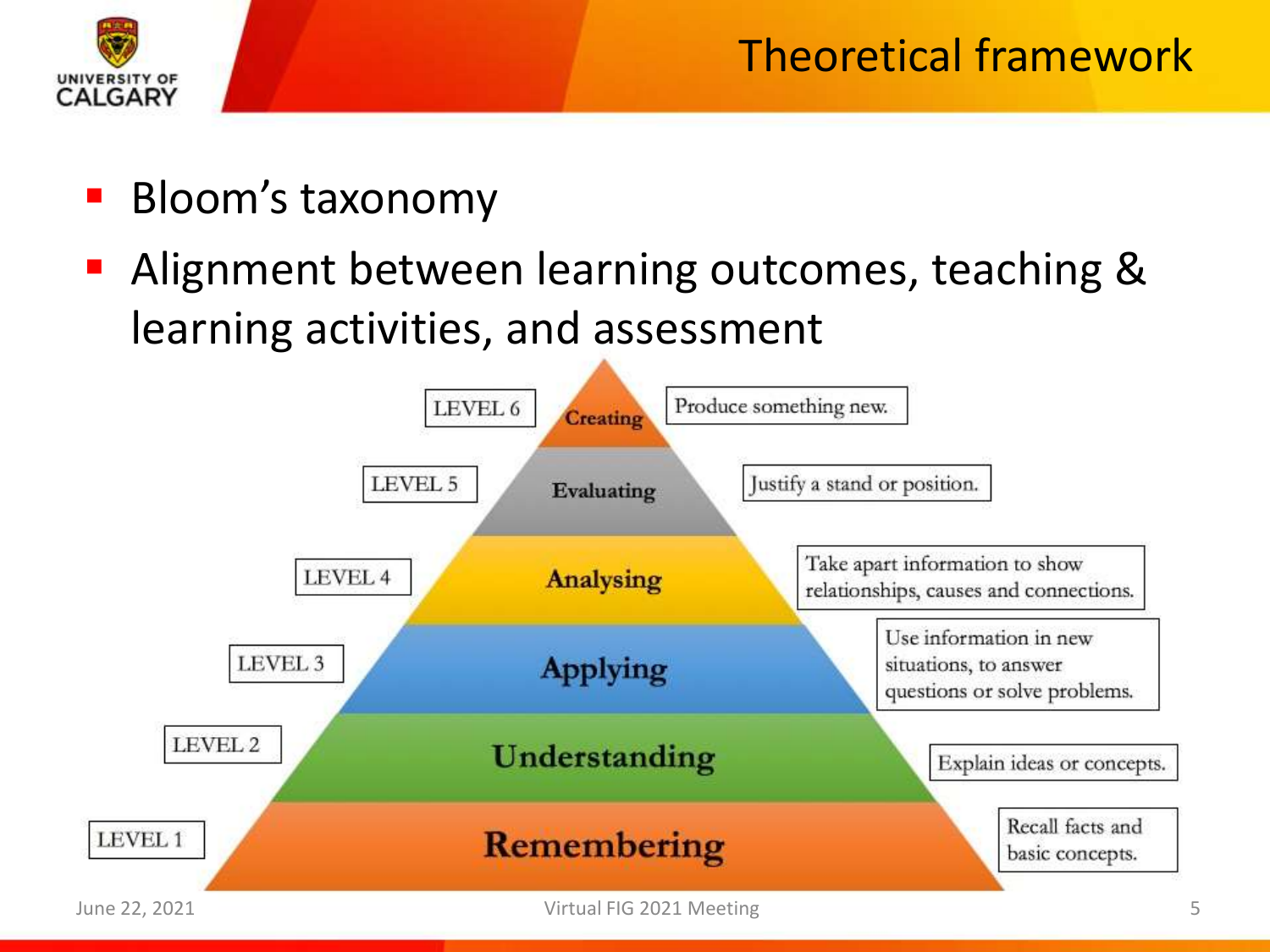

- Course name and number: ENGO 545 Hydrographic surveying (offered in fall semester, Sept to Dec)
- Fourth year technical elective in the geomatics engineering degree program
- Mandatory course for the cadastral concentration
- Challenge: extensive content with limited contact







**US Army Corps** of Engineers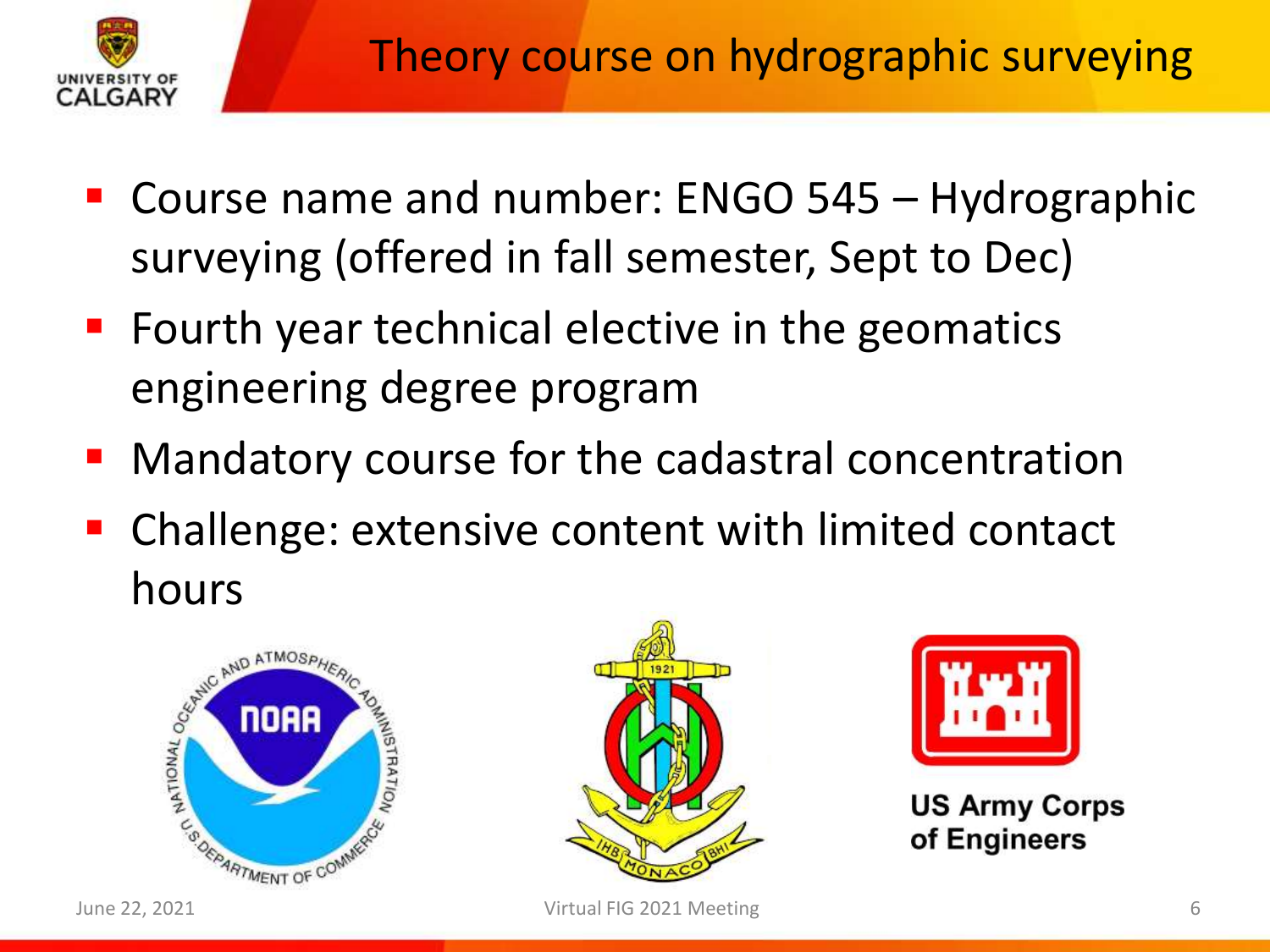



- Selected course topics
	- —Underwater acoustics, tides, water levels, and positioning
	- —Sounding methods: single beam echo sounding (SBES), side scan sonar (SSS), multi-beam echo sounding (MBES)
	- —Hydrographic survey design and specifications
- Selected learning outcomes
	- —Recognise, interpret, and adapt international standards for hydrographic surveying for the safety of marine navigation
	- —Design SBES and MBES surveys to meet international standards and specifications
	- —Perform echo sounder calibration in order to mitigate system errors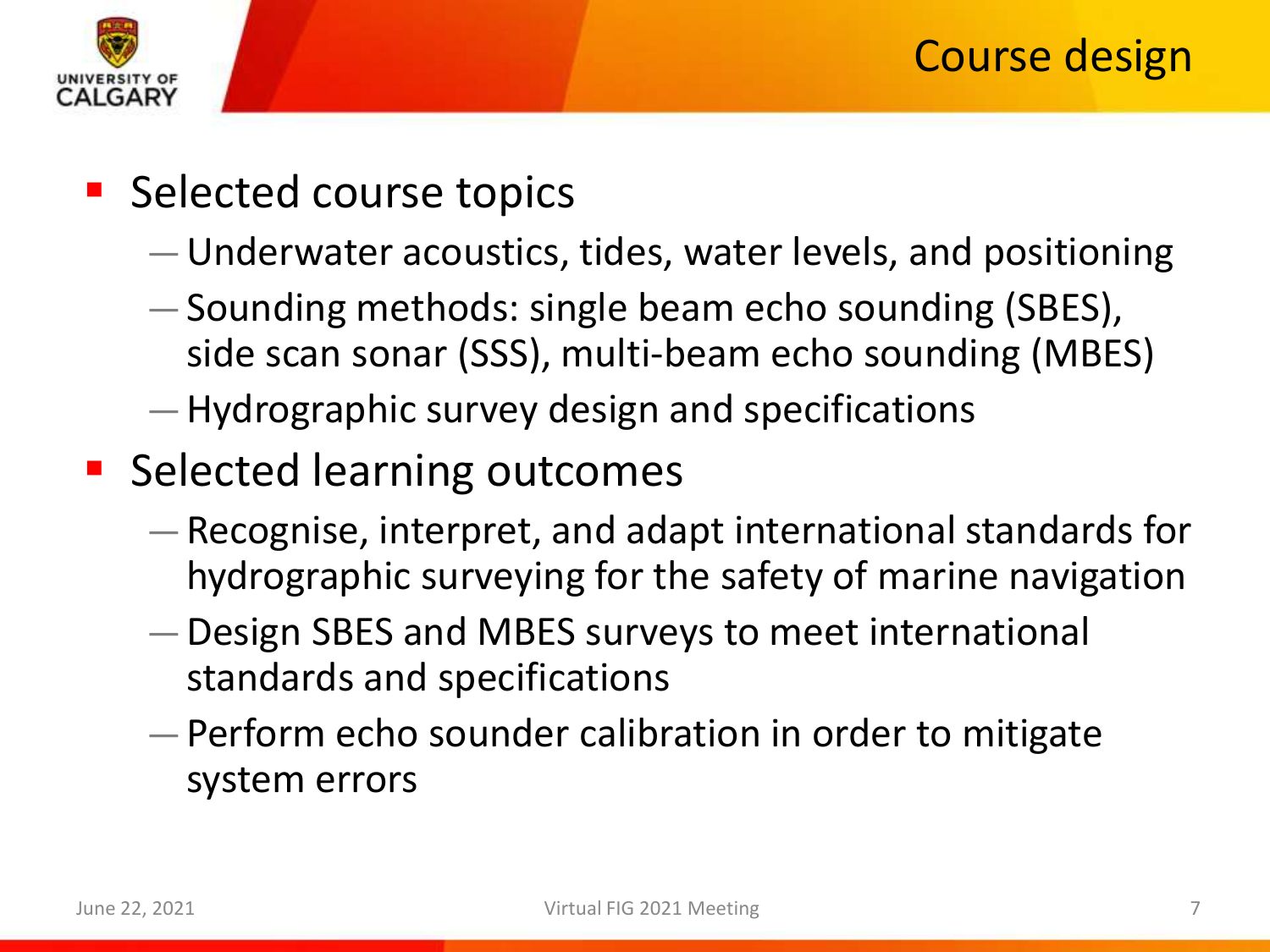# Course design (cont'd)



- Selected teaching & learning exercises
	- —Individual and group in-class exercises
	- —Programming and software labs
	- —Plate check calibration
- **E** Assessment
	- —Prior to COVID: exam heavy
	- —During COVID: more frequent lower impact homework

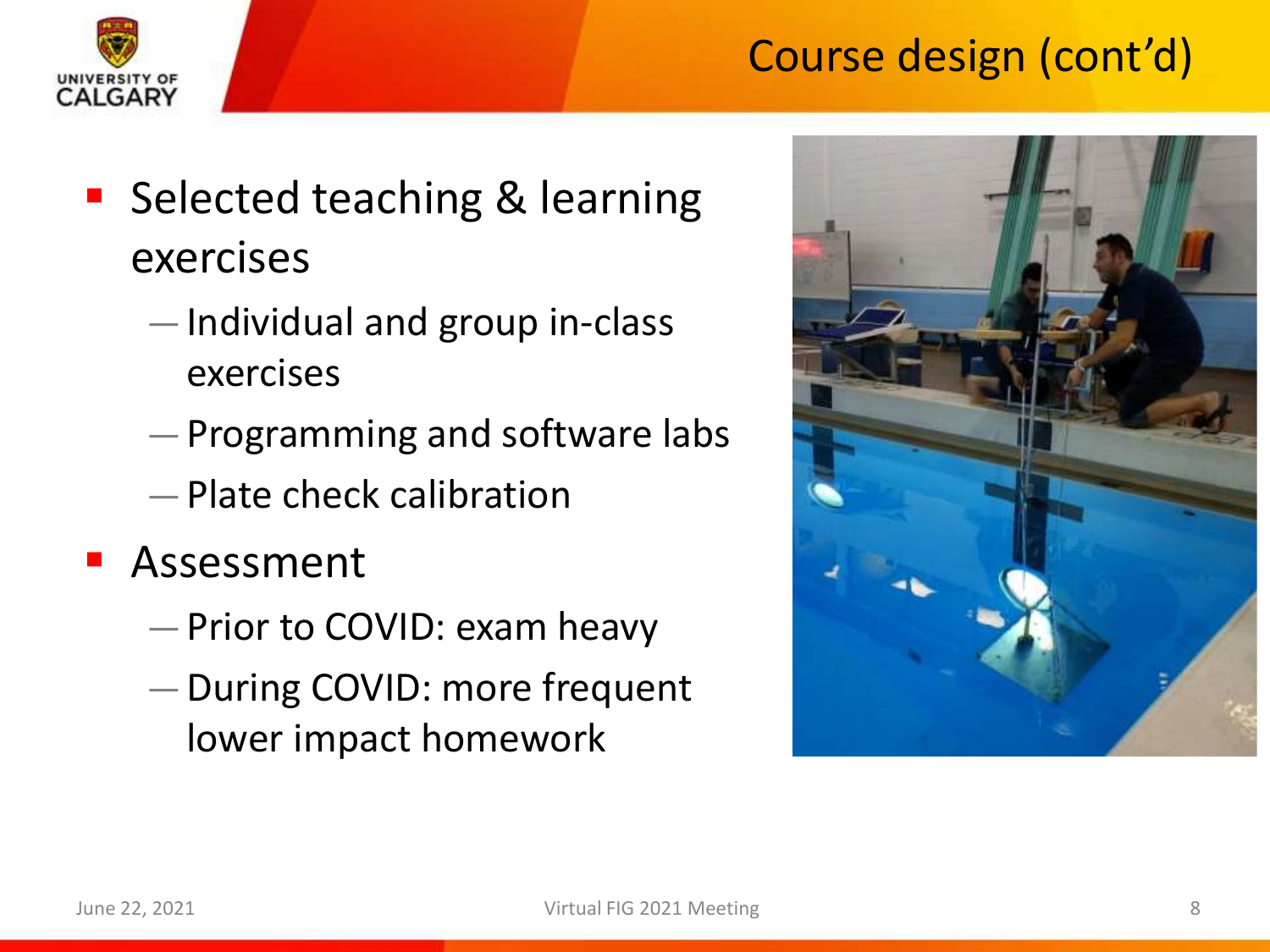

- Course name and number: ENGO 501 Field Surveys (offered in summer term, Aug to Sept)
- Fourth year core course in the geomatics engineering degree program
- Hydrographic surveying is one of several full day exercises: mapping a lake bed and performing a plate check calibration



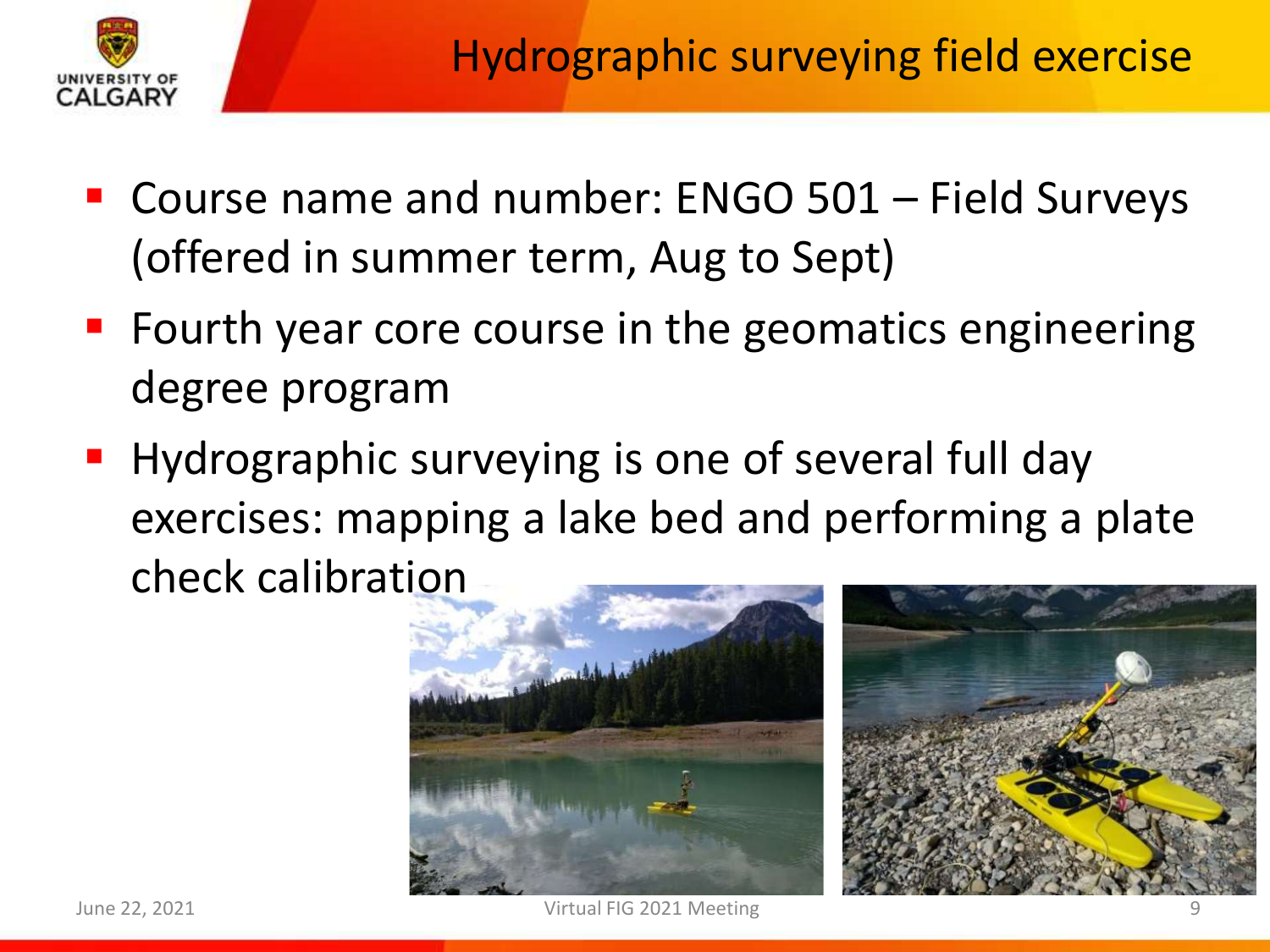

# Plate check implementation: platform

### **Fishing boat Two-canoe catamaran**



#### The two-canoe catamaran is the preferred option as long as the canoes are compatible with the aluminum frame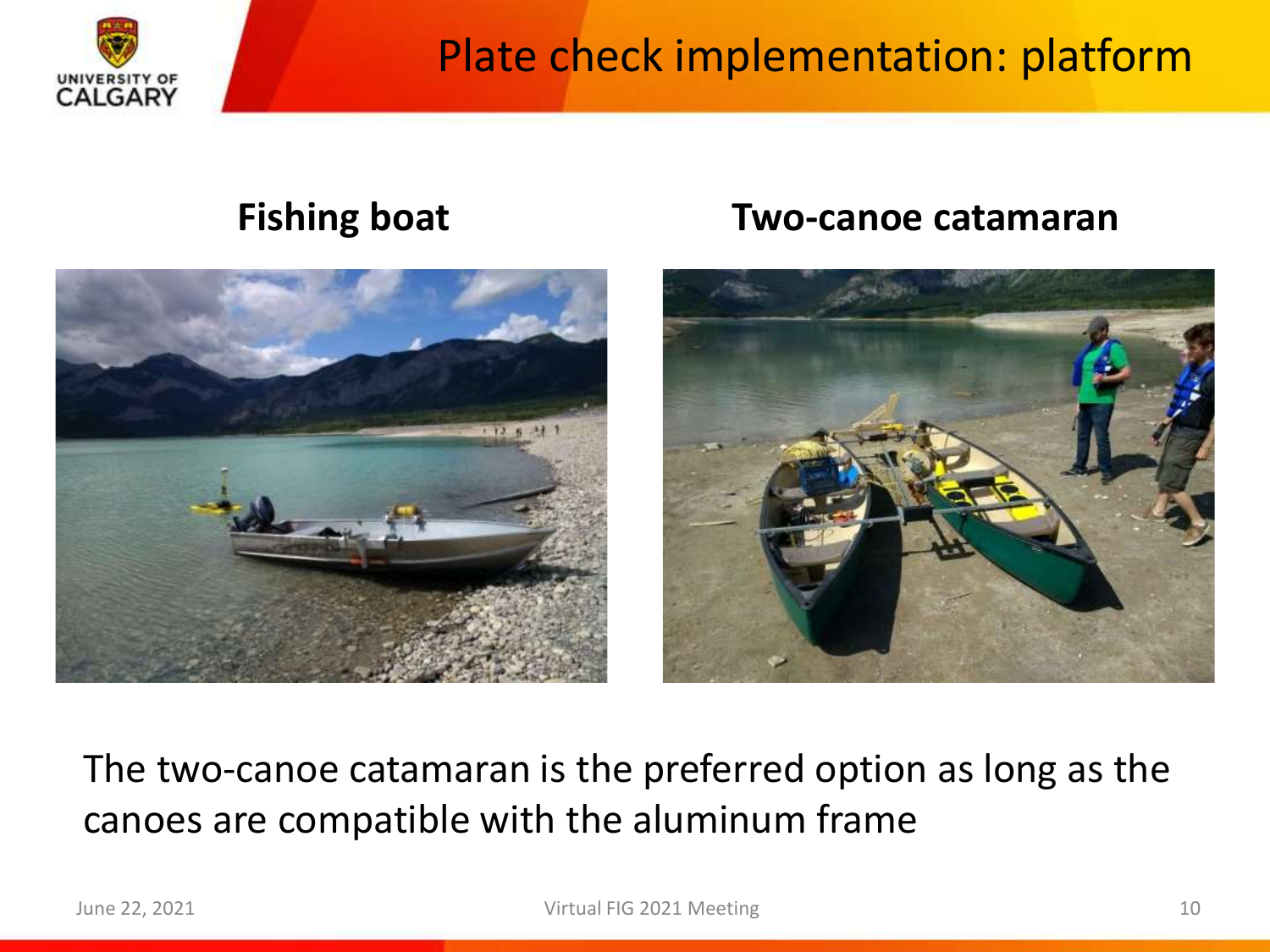

### Plate check implementation: docking the HyDrone

#### **Ropes Custom contraption**



The custom contraption is designed to keep the HyDrone from moving and also not to interfere with its draft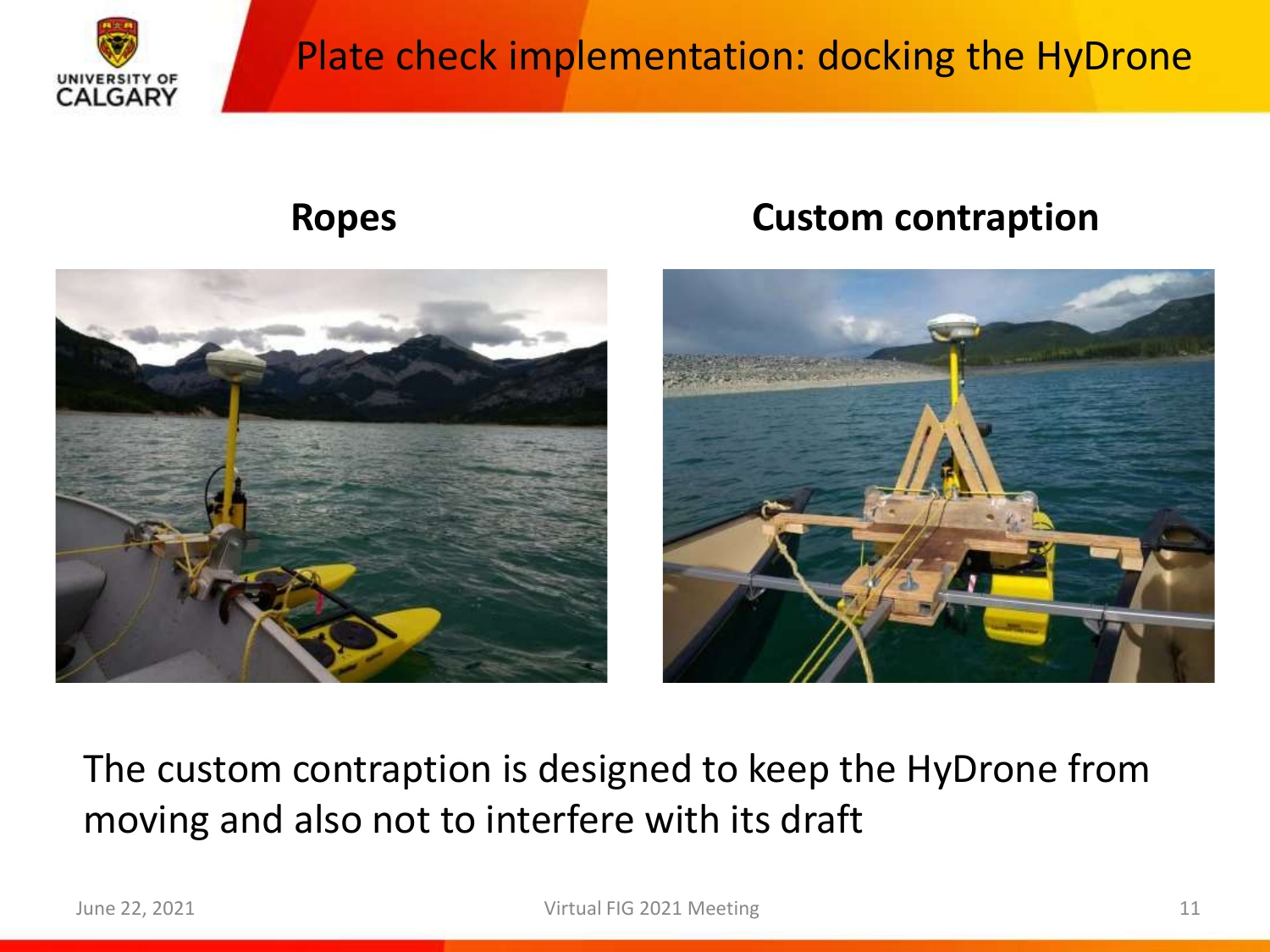

#### Plate check implementation: suspension mechanism

#### **Manual Winch**



The custom-made gear reduction winch system with a spool helps improve the precision of the measurements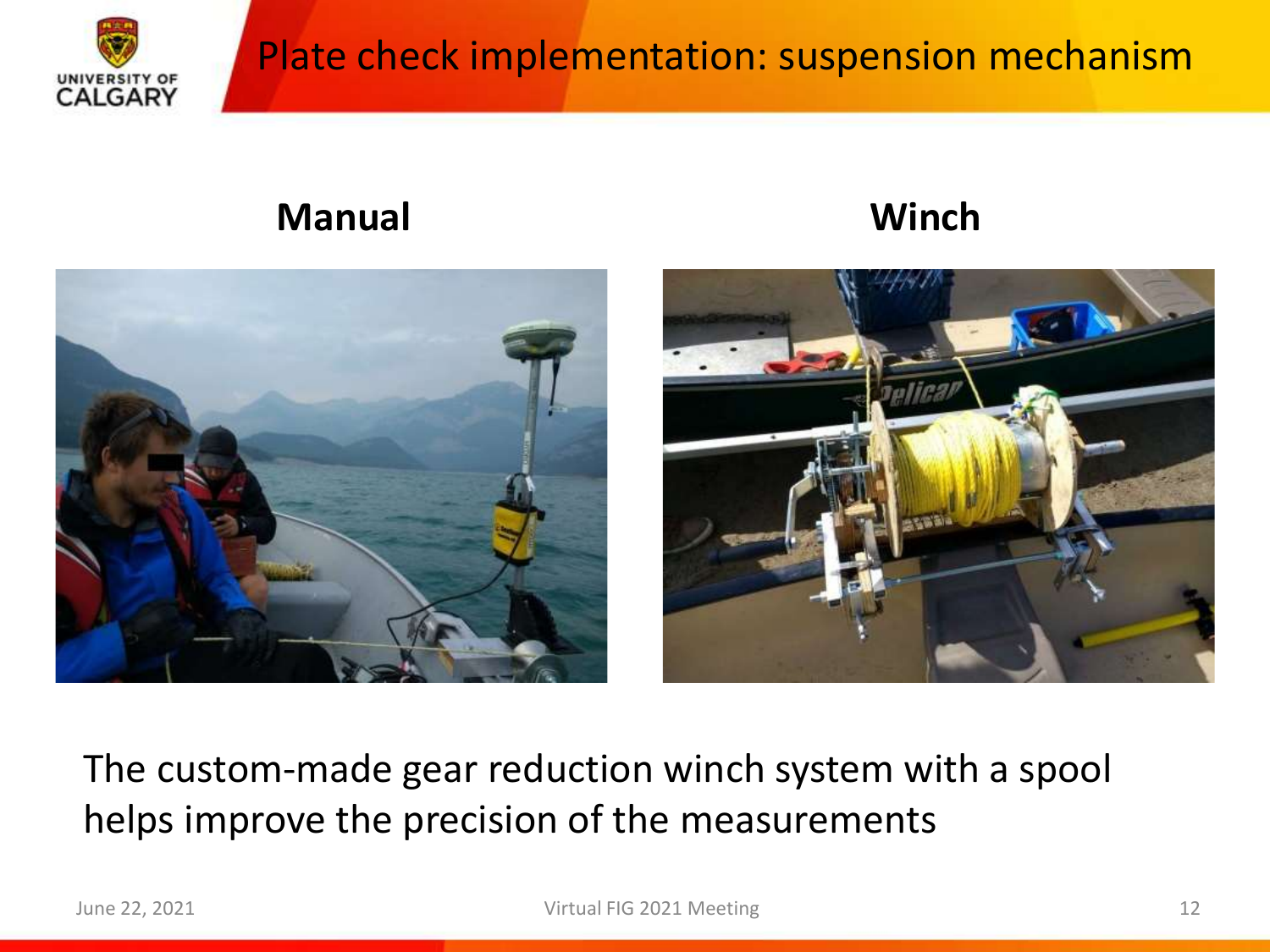

# Plate check implementation: points of contact

#### **Single rope Two ropes**



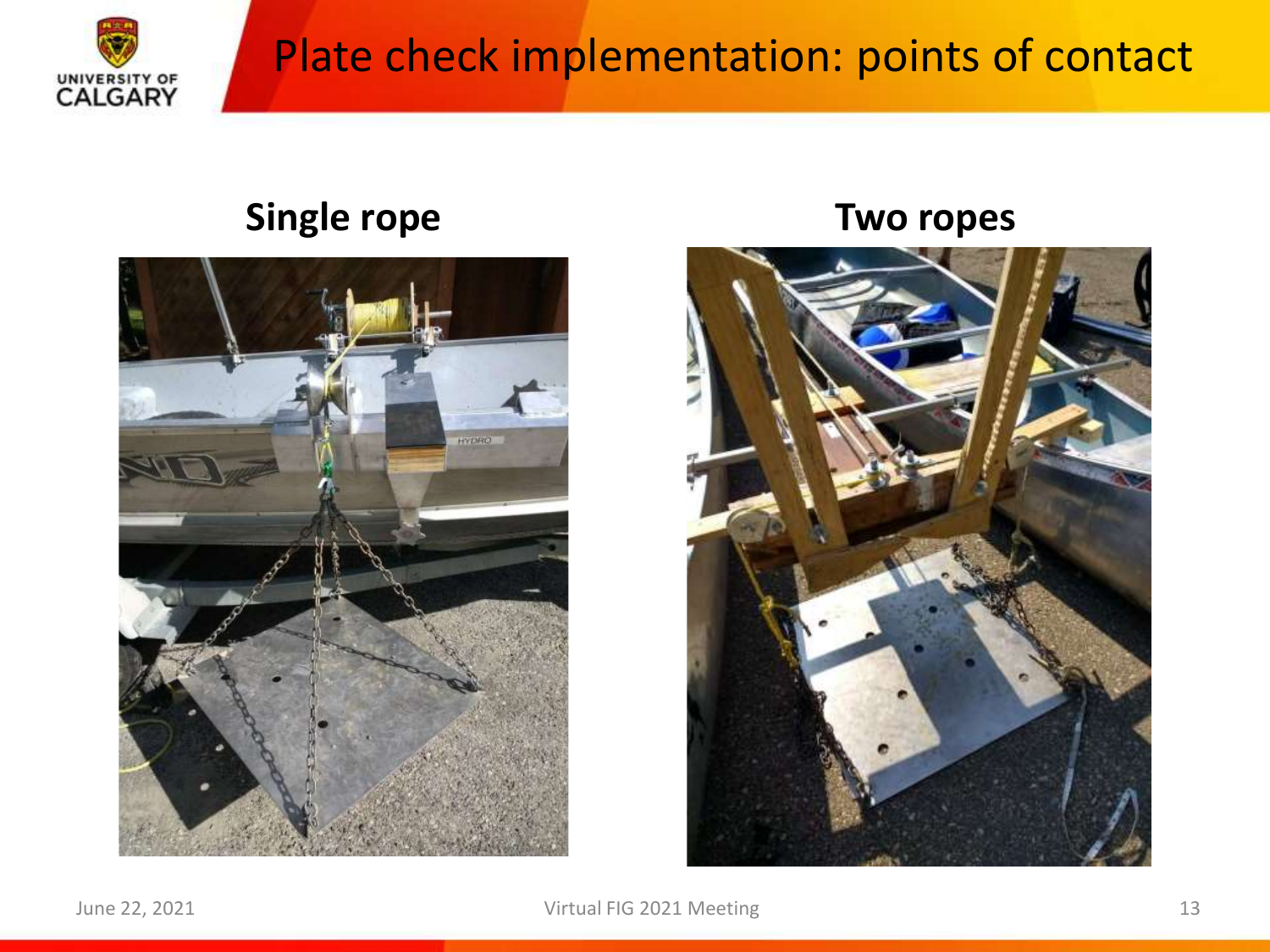

### Plate check implementation: points of contact (cont'd)



June 22, 2021 Virtual FIG 2021 Meeting 14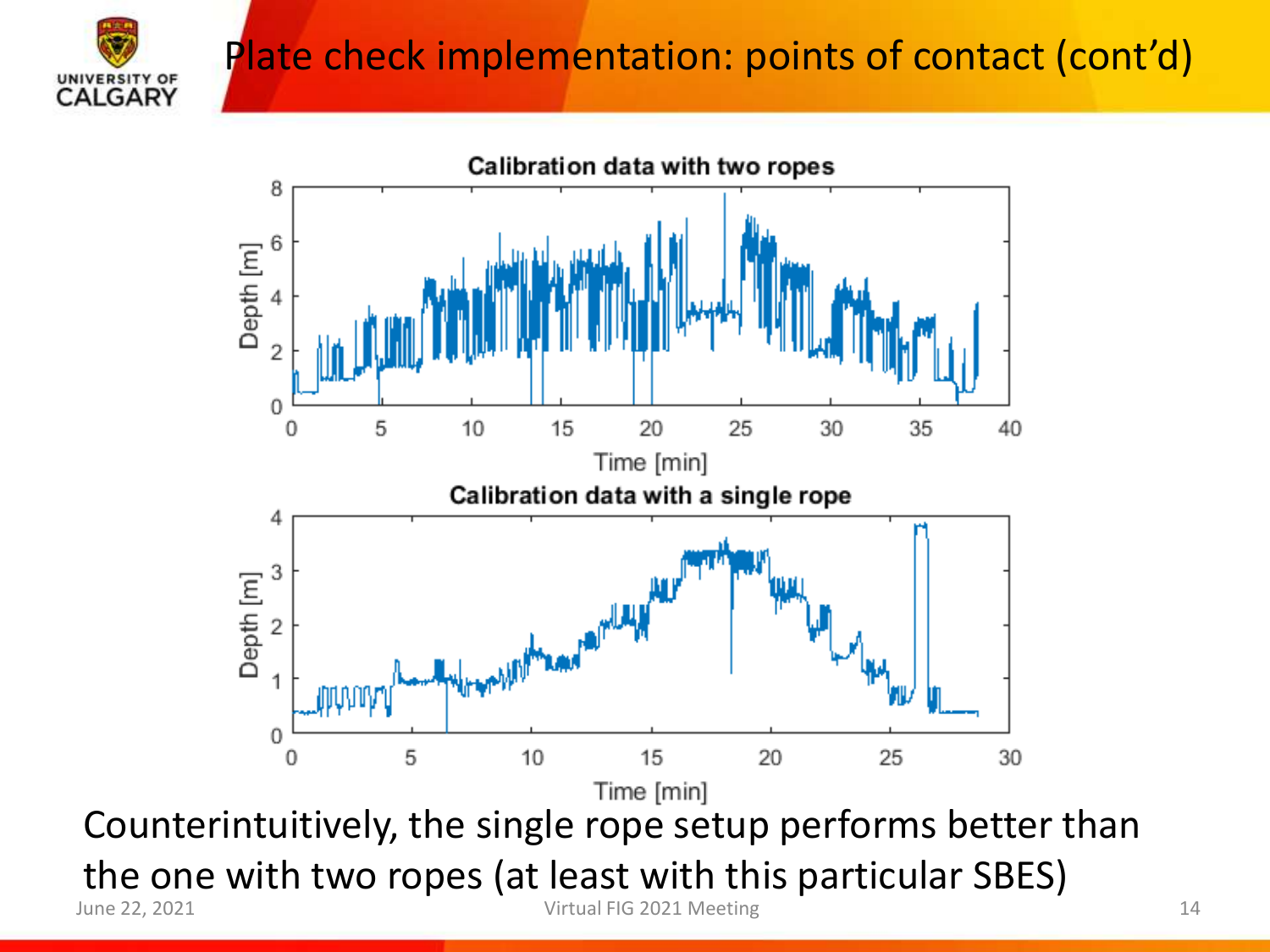

- Described the geomatics engineering program at the University of Calgary
- **Discussed applying Bloom's taxonomy when defining** learning outcomes
- Explained the recent (re-)design of a theory course in hydrographic surveying
- Showed experiments related to performing a rigorous plate check calibration for a hydrographic surveying field exercise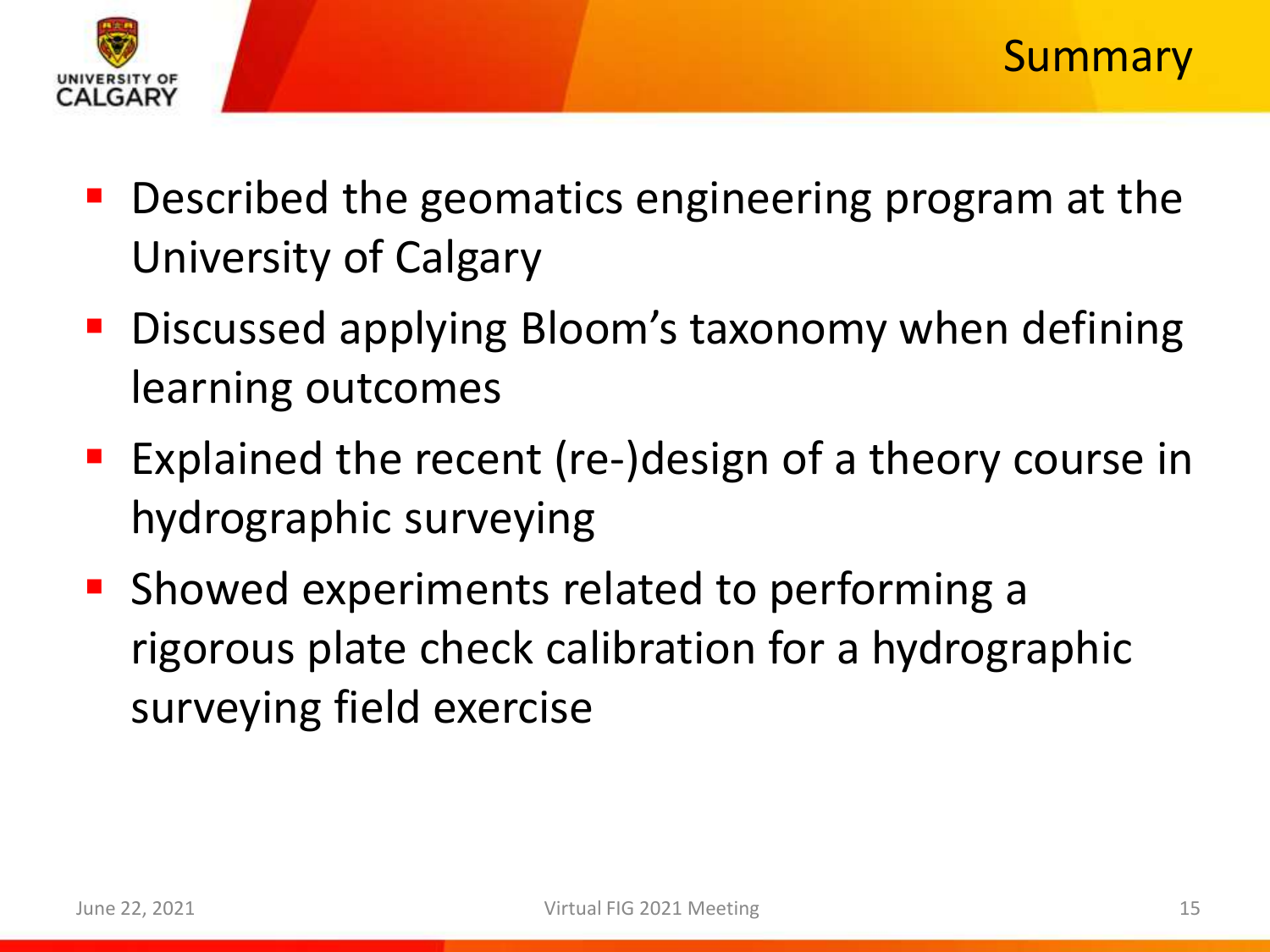

# ■ Theory course

- —Add more in-class exercises
- —Overhaul the lab exercises
- **•** Field exercise
	- —Test more canoes
	- —Try a rope compatible with a commercially available winch
	- —Use a different type of SBES
	- —Poll the students about their learning experience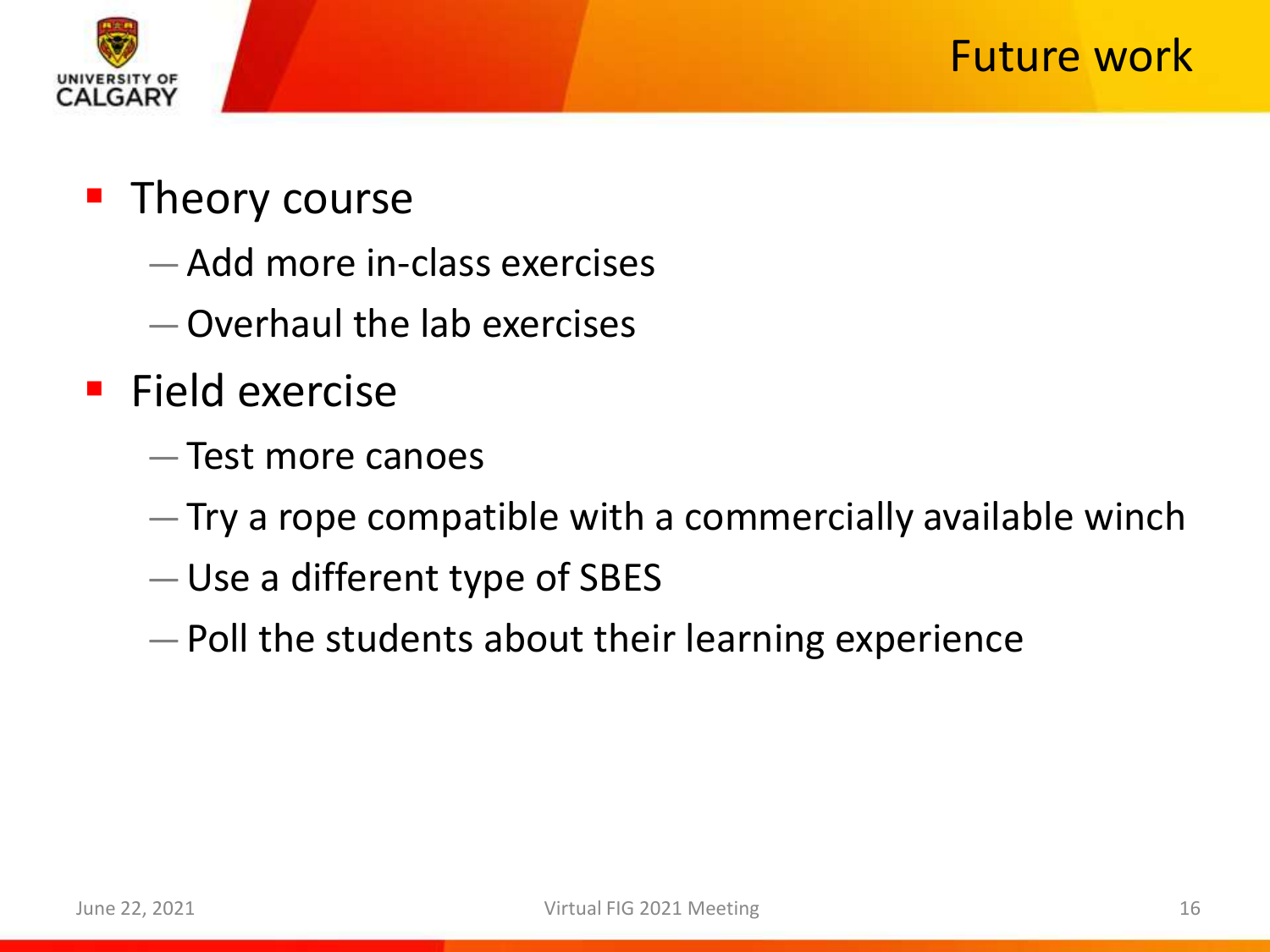

**• Program for Undergraduate Research Experience** (PURE) at Taylor Institute for Teaching and Learning



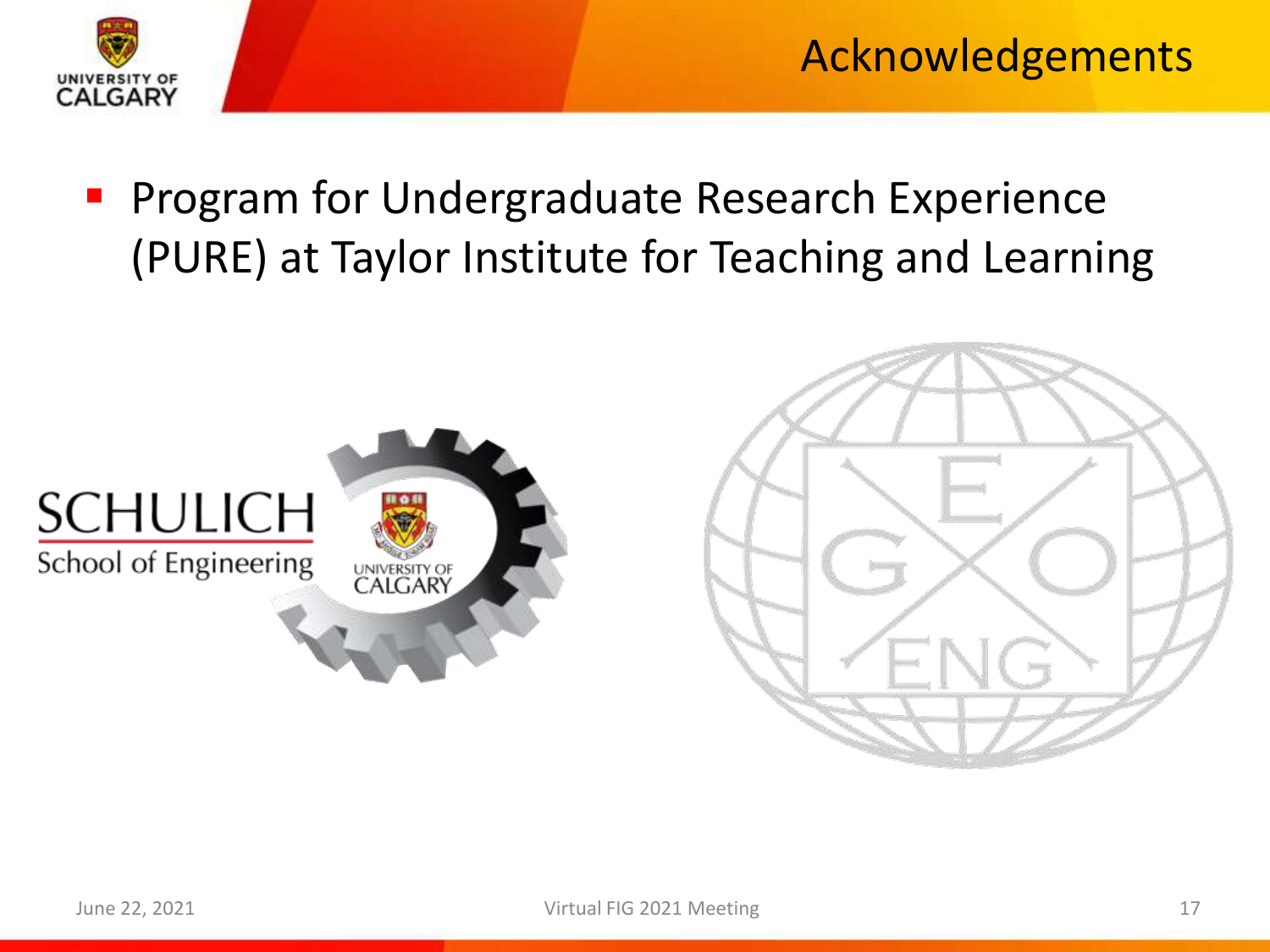

# Time for questions

# ?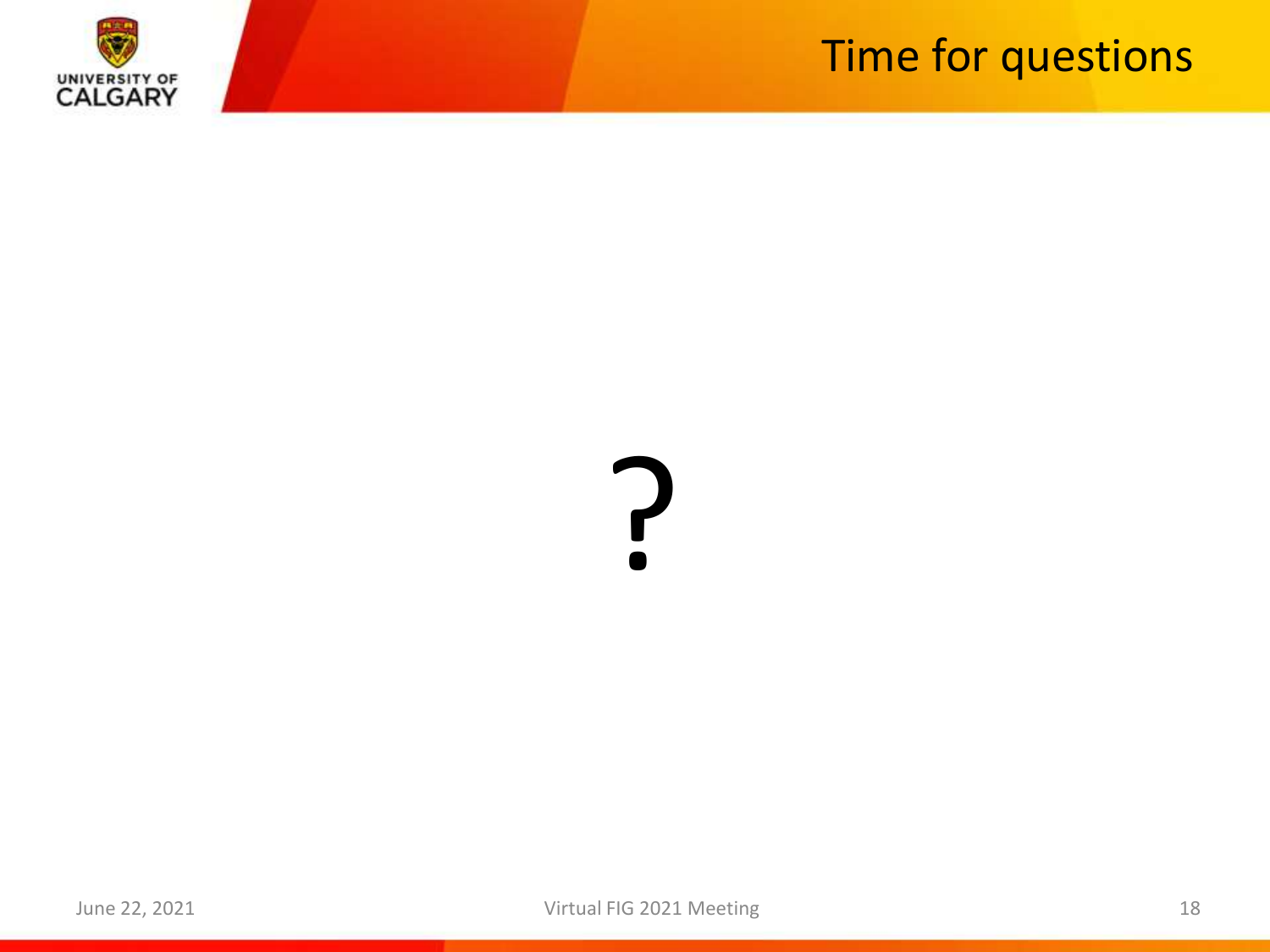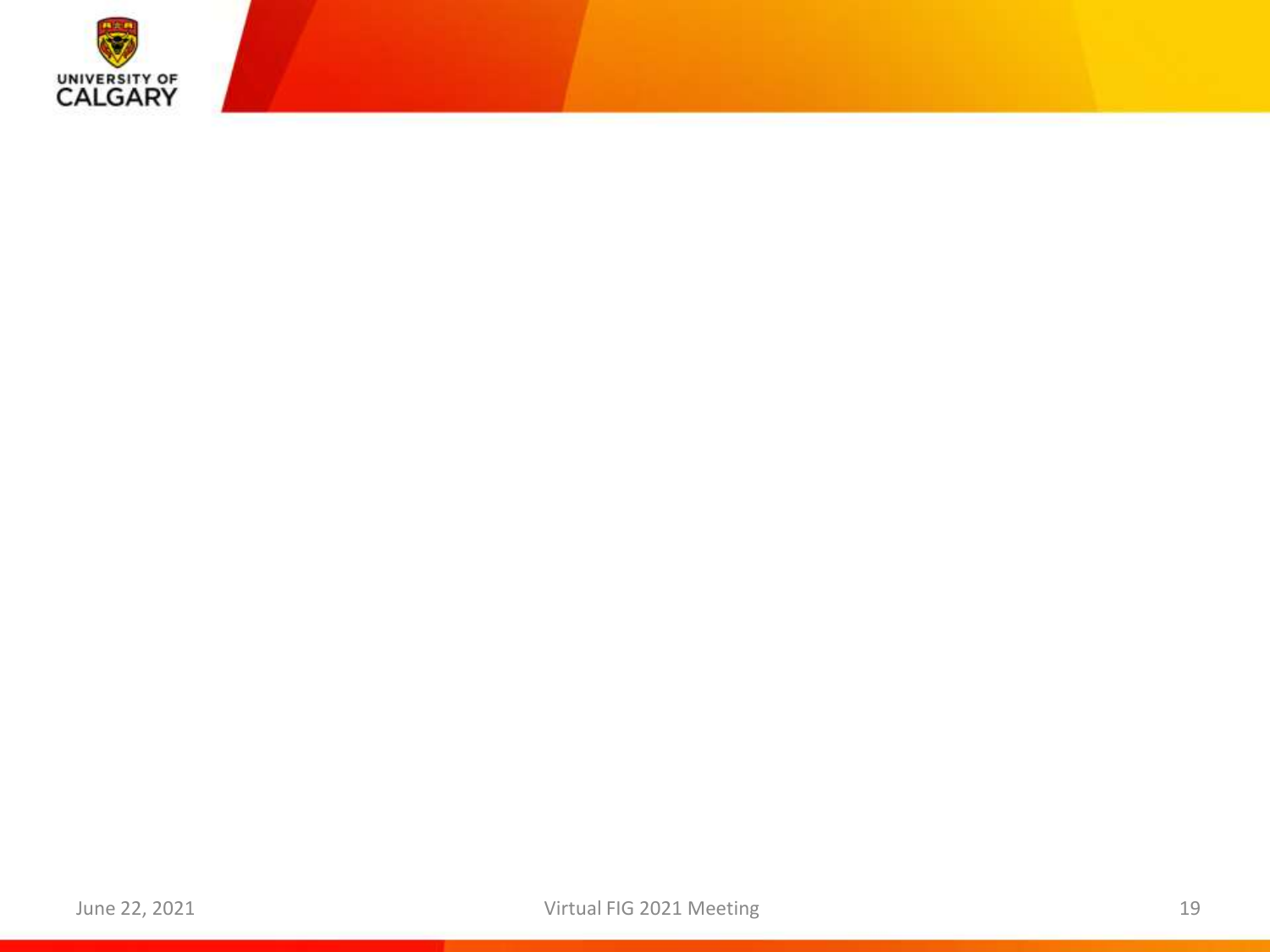

# Theoretical framework

Extra slides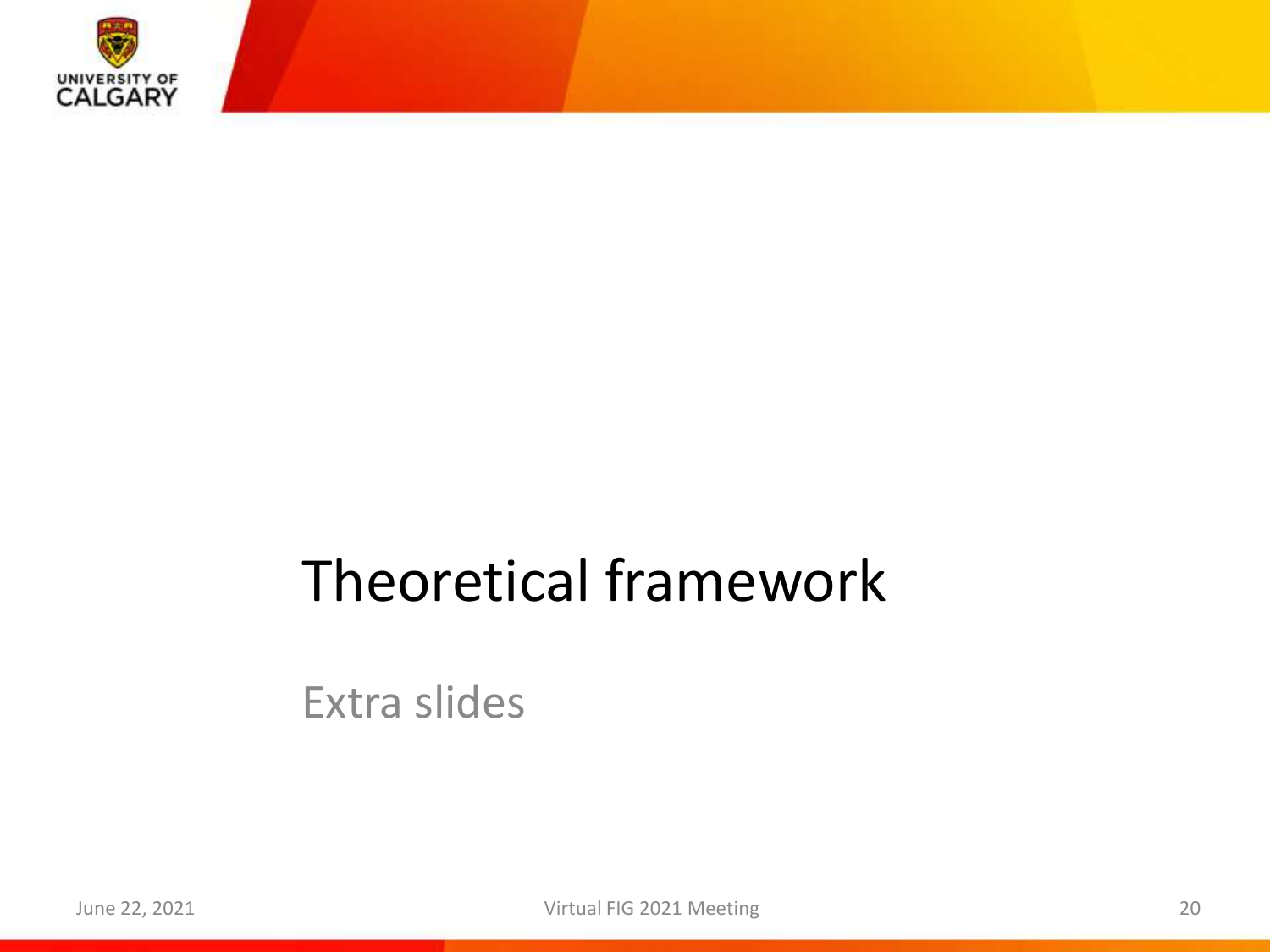

- **E** Learning outcomes
	- —Lesson, module, or course level
- **Teaching & learning activities** 
	- —Contact hours, type of delivery, focus on student learning
- **E** Assessments
	- —Homework, exams, etc.
- Graduate attributes
	- —Program level learning outcomes

# **E** Alignment!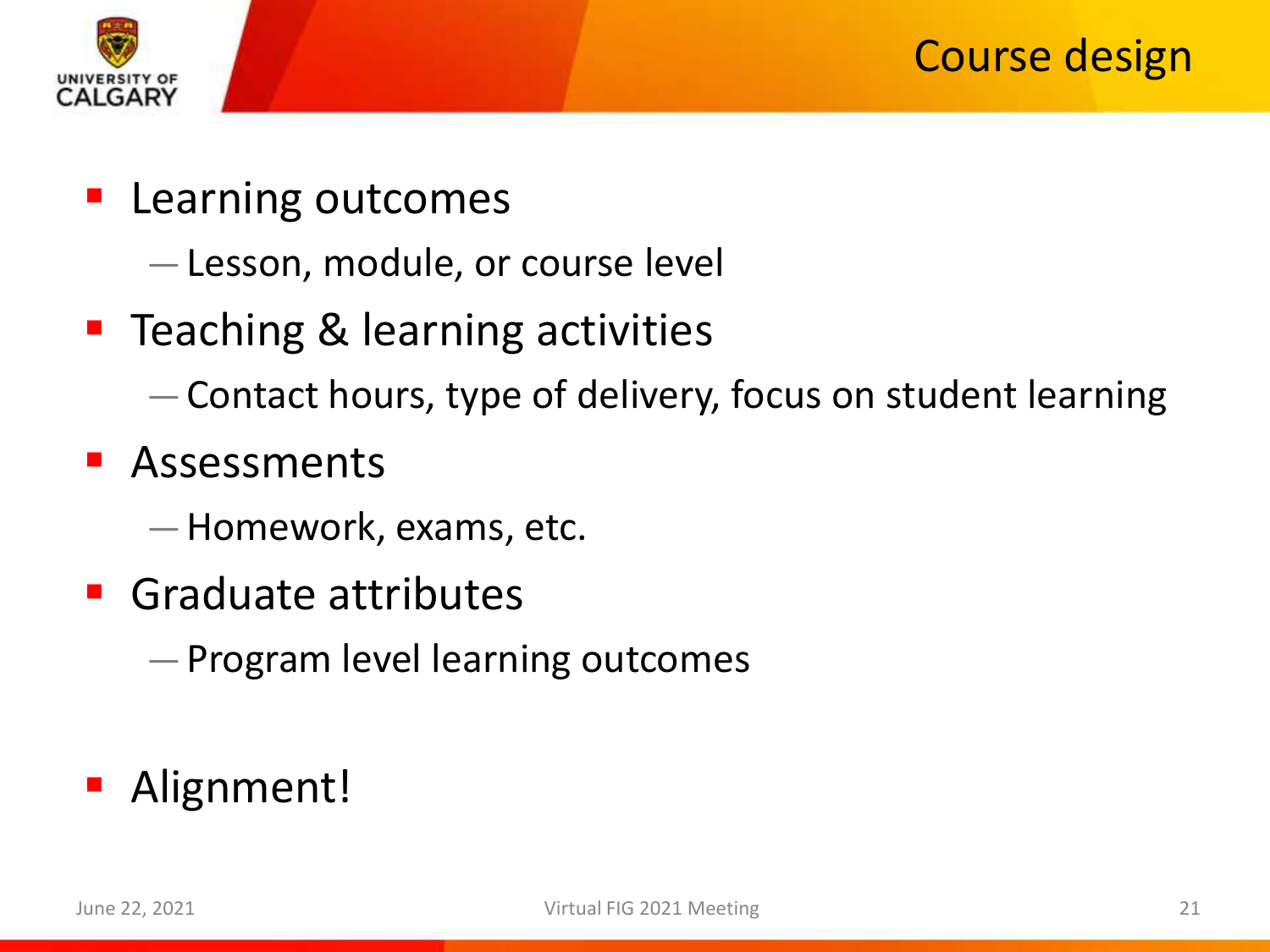

- **E** Active learning
	- —Review questions
	- —Team-based learning (TBL)
	- —Minute papers
- **Experiential learning** 
	- —Laboratory exercises / field work
	- —Project-based learning
	- —Survey camp
	- —Co-op / internships

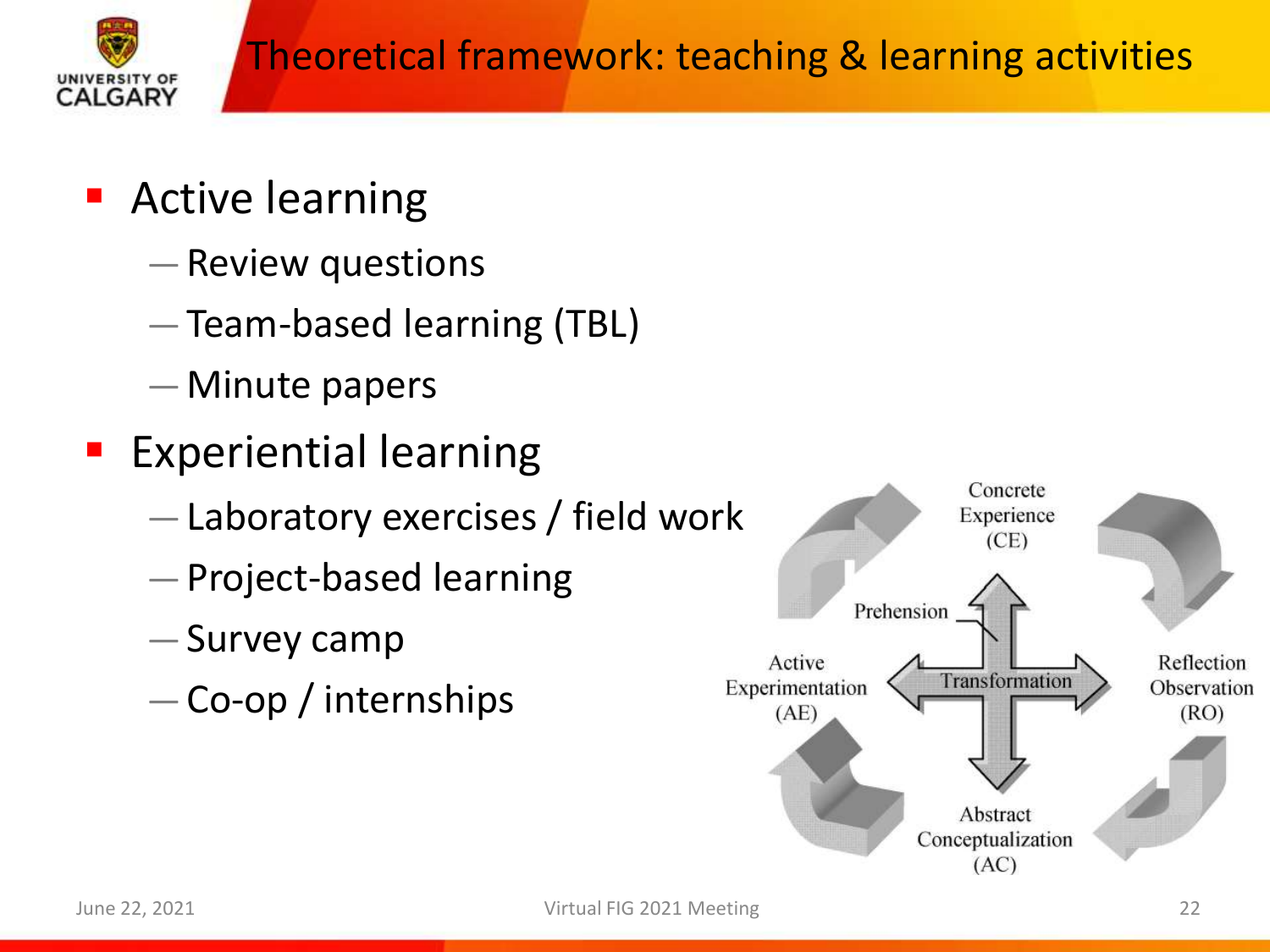

■ Distributed / spaced practice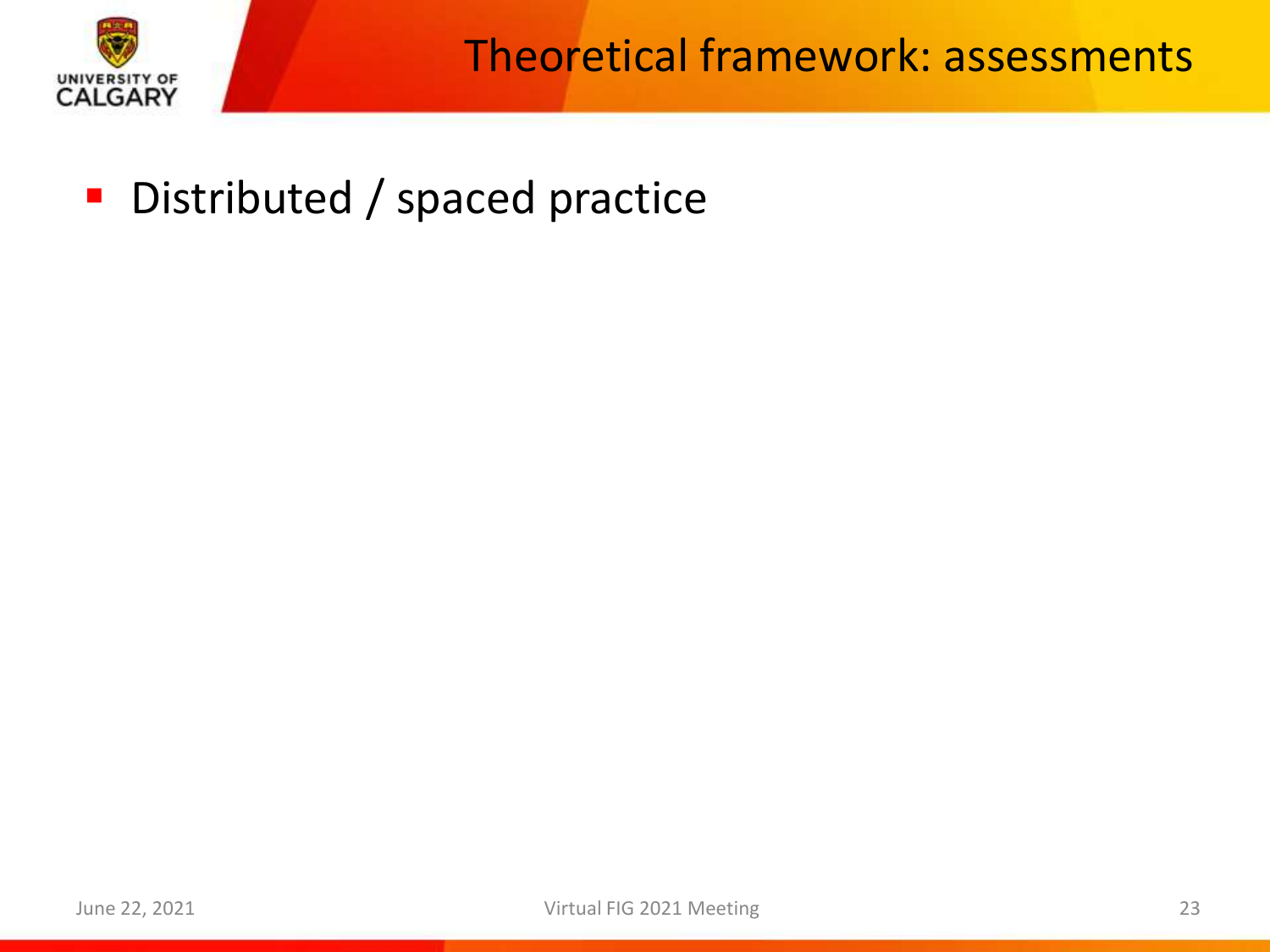

- Accreditation units
	- mathematics, natural sciences, engineering science, engineering design, complementary studies, and other unspecified content
- Graduate attributes (introduced, developed, or applied)
	- 1) Knowledge base for engineering
	- 2) Problem analysis
	- 3) Investigation
	- 4) Design
	- 5) Use of engineering tools
	- 6) Individual and team work
	- 7) Communication skills
	- 8) Professionalism
	- 9) Impact of engineering on society and the environment
	- 10) Ethics and equity
	- 11) Economics and project management, and
	- 12) Life-long learning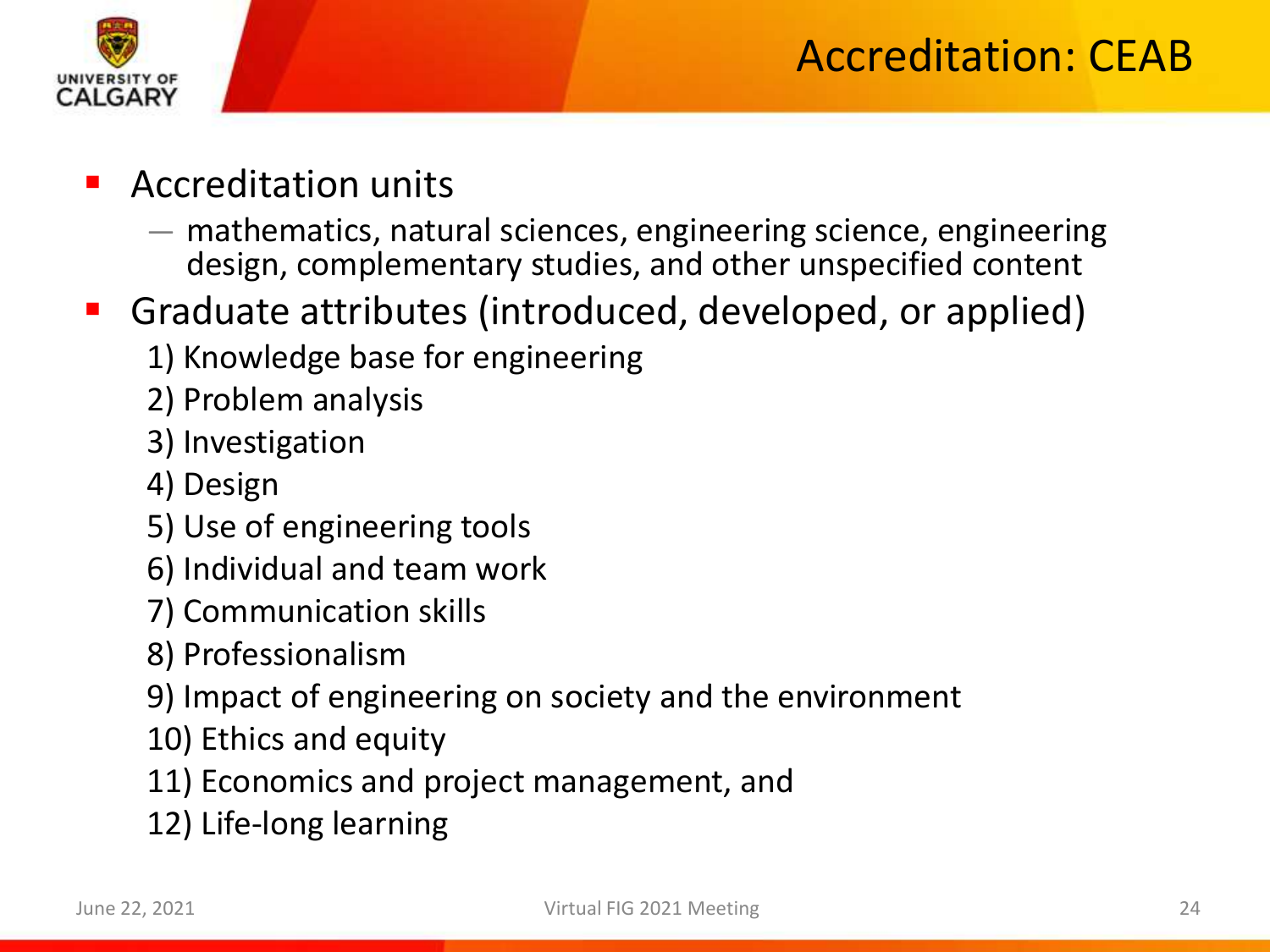

- Prescribed content topics, sub-topics, and "learning outcomes" for 12 core:
	- C1 Mathematics
	- C2 Least Squares
	- C3 Advanced Surveying
	- C4 Coodinate Systems and Map Projections
	- C5 Geospatial Information Systems
	- C6 Geodetic Positioning
	- C7 Remote Sensing and Photogrammetry
	- C8 Cadastral Studies
	- C9 Survey Law
	- C10 Land Use Planning and Economics of Land Development
	- C11 Business Practices and the Profession, and
	- C12 Hydrographic Surveying